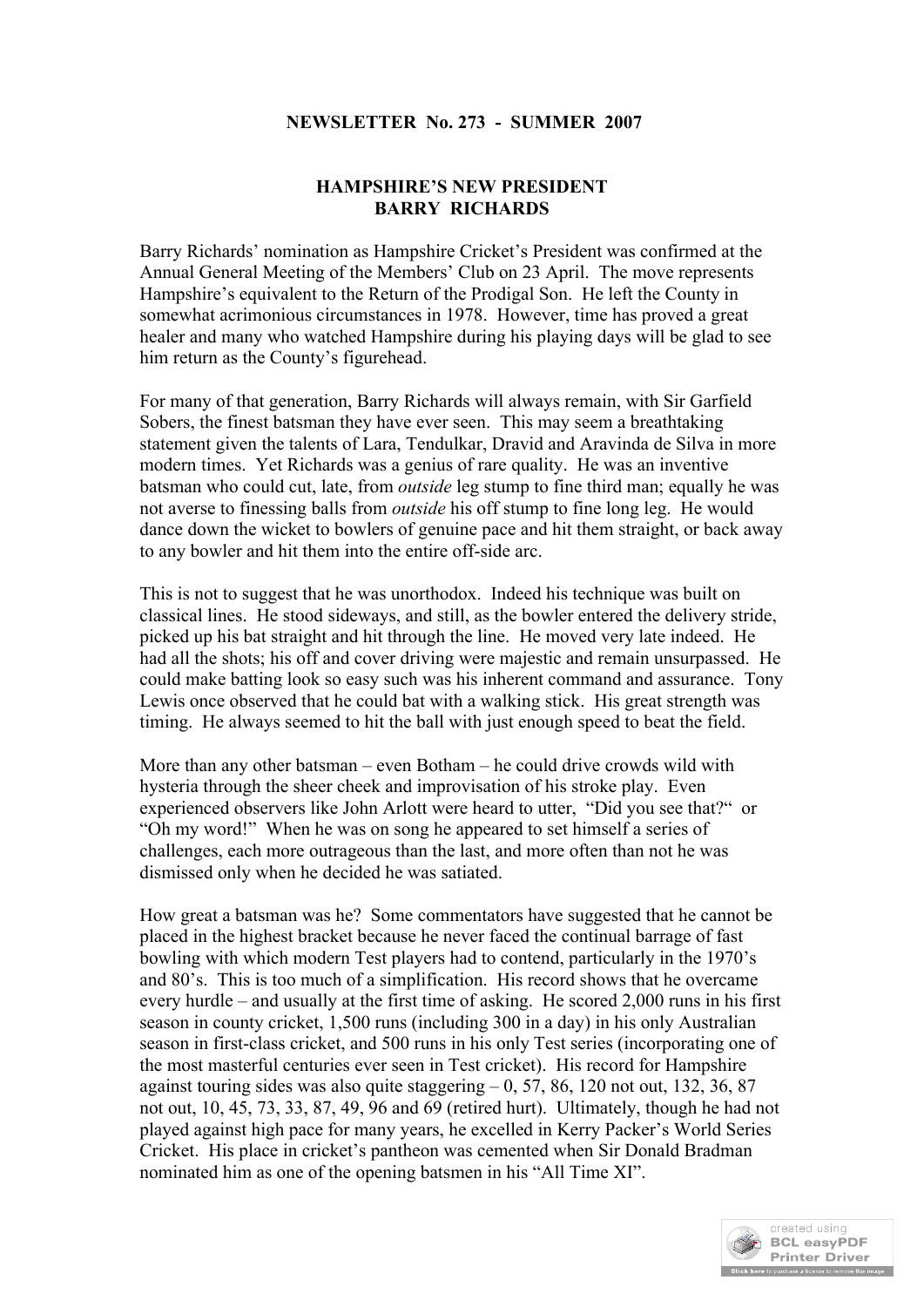Since his retirement he has carried forward his excellence into coaching, administration and media work. He therefore has a wide breadth of experience which will serve him, and Hampshire, well in his new role.

## **MUSINGS ON THE SEASON**

As this piece is written it seems to have rained almost continually for weeks. Worcester's New Road ground is flooded and the weekend's forecast appears to offer little respite. Worcestershire have moved their 20/20 matches to Kidderminster; there must be doubts about the County being able to host Hampshire's Pro 40 match at New Road in a fortnight's time.

It is easy to forget that the season opened in glorious sunshine which allowed batsmen to plunder centuries at will. A record number were scored in the opening Championship matches. Innings totals of 600/700 became almost commonplace as batsmen made hay on pristine wickets. Some bowlers were still engaged at the illfated World Cup in the West Indies but it is doubtful if they would have made any difference. The most remarkable totals were recorded at Taunton. The pitch there had been relaid with the intention of making it a more even contest between bat and ball. Somebody forgot to tell both parties. Justin Langer cruised to 312 in his second match for Somerset (having scored 342 in his first at Guildford last year) as his side posted the third highest total in Championship history.

Normality was resumed as the weather worsened in May. Hampshire lost two whole days to the weather - one against Lancashire at the Rose Bowl, and another at Edgbaston, as they struggled to gain momentum in their much-cherished bid for the Championship. However, their travails have been related to performances rather than the weather. The batting, based upon grafters in the top order, has struggled all season. It lacks two genuine strokemakers who will put the opposition bowling on the defensive. Given his success two years ago, when he opened the batting with such élan, surely Sean Ervine must be found a place in the ensuing weeks. Chris Benham will also score his runs quickly.

Though Shane Warne dismissed tail enders for fun in his Test career, the County have been unable to finish off sides. Surrey very nearly pulled off a remarkable victory as they chased 503 at The Oval. They were still 220 runs short at the fall of the seventh wicket yet eventually failed by only 35 runs. It was a portent of future events as Warwickshire and, crucially, Sussex escaped Hampshire's clutches at the end of their respective first innings. The County have much to do if they are to climb the table in the second half of the season. Their fortunes will be clearer by the time members read this Newsletter.

The Friends Provident Trophy has, of course, offered compensations as the County have reached their second Lord's final in three years. As in the Championship, the early batsmen have failed to fire and it has often required Nic Pothas and Dimi Mascarenhas to add impetus. However, the bowlers have done their job.

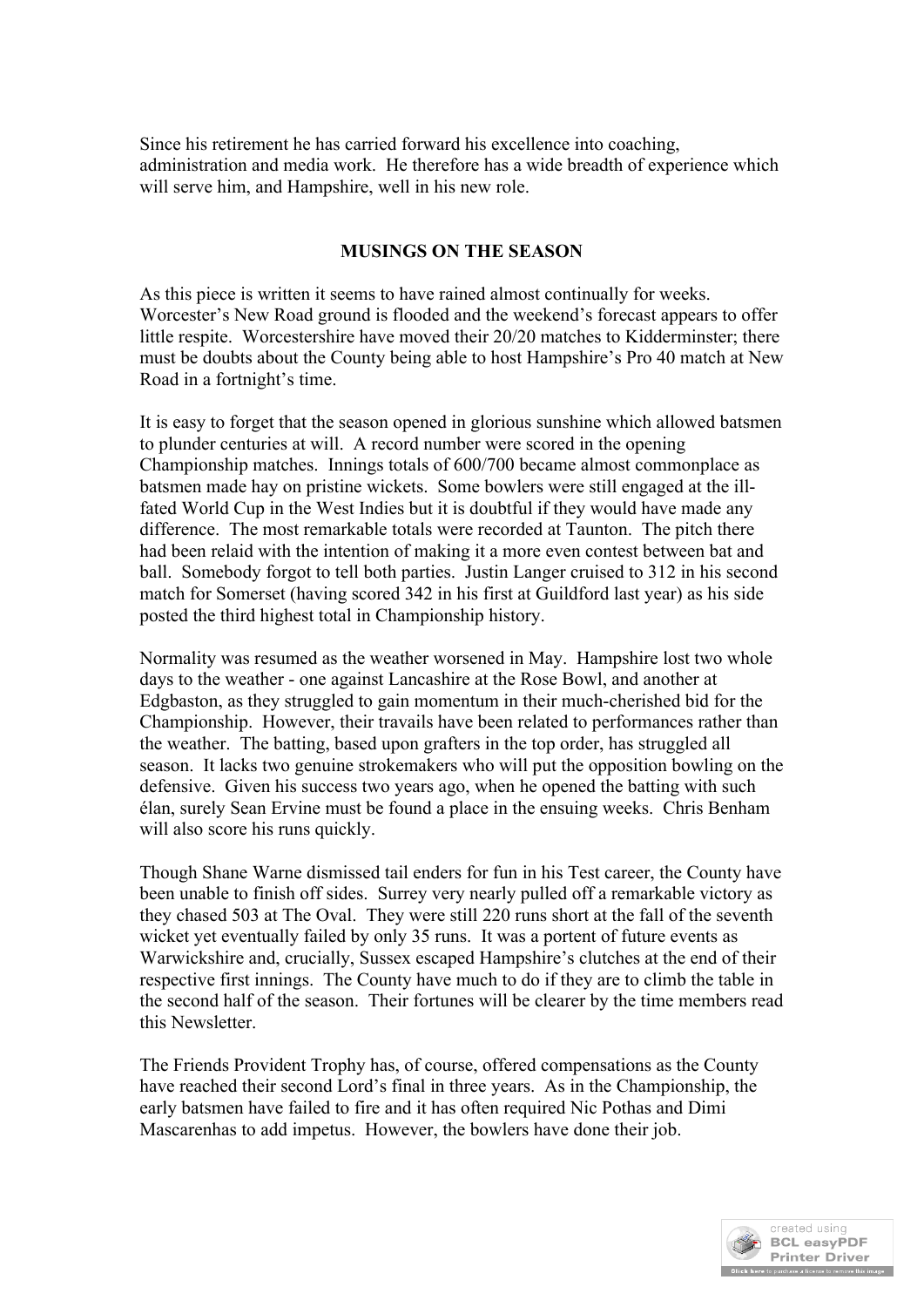Notwithstanding success in the Competition, one yearns for the former knock-out formula. The two league format is somewhat boring. In days gone by one could take leave from work with certainty to watch the various rounds and always looked forward to travelling to, say, New Road or Hove. There now seems little point in taking time off work to watch an endless catalogue of matches, the importance of which only becomes apparent in the home straight. In the past, each round was an event; this is no longer the case. Semi-finals are a step in the right direction but go nowhere near far enough. A knock-out format would also give players more rest. And to stage the final in mid-August, with at least 4/5 weeks of the season remaining, as well as still being in the main holiday season, detracts from the competition as a whole.

Hampshire supporters were thrilled by Dimi Mascarenhas' selection to the England one-day squad, and in his benefit year too. He was unworthily slighted by The Times correspondents after he had taken two wickets and held two catches – one of which was difficult as the ball was drilled into his midriff on the boundary on his England debut in the 20/20 at The Oval. His bowling figures would also have been better had one of his fellow bowlers in particular matched his excellence in the field. He was also let down by his fielders the following day but again took a superb boundary catch and confirmed his reputation as one of the game's best finishers as he accompanied Owais Shah in extricating England from a sticky, and potentially losing, position in taking his side to an eventual victory. Mascarenhas' presence would certainly have improved England's lacklustre performances in the West Indies. The energy, as well as soundness, he brings to any side are refreshing and he deserves an extended run in the forthcoming one-day series.

The domestic 20/20 zonal matches drowned in the late June rains. The difference in mid-season weather with the Competition's inaugural season of 2003 could not have been more stark. In the little time available to them Hampshire continued to demonstrate their difficulty in coming to terms with the requirements of the game. Most televised games appeared to be played before cheerful audiences but Hampshire's experiences at Southgate and, to a lesser extent, Glamorgan's at Taunton, are clearly troubling. The ECB always wanted their "People's Competition" to attract a new and different audience. They have done so, but is it one that benefits the image of the sport? It is an issue on which the game's managers must keep a very watchful eye.

The season started with the passing of three of county cricket's most eminent and much-loved servants. Arthur Milton, Les Jackson and Tom Cartwright all died within a few days of each other. Their achievements were immense. Jackson was regarded by his contemporaries – batsmen and bowlers alike – as the greatest and most feared of all post-war County bowlers. Cartwright left an enduring legacy as an all-rounder but, even more importantly, the man who turned Ian Botham into a match-winning bowler. He spent the last twenty years coaching in Glamorgan. It is ironic that he suffered a major stroke on the weekend prior to the publication of Stephen Chalke's excellent biography **The Flame Still Burns.** Arthur Milton was, of course, the last of the cricket/soccer double internationals. At the end of his career with Gloucestershire, during which he scored countless runs and held catches with the minimum of fuss, he returned to serve his community in the local post office and then

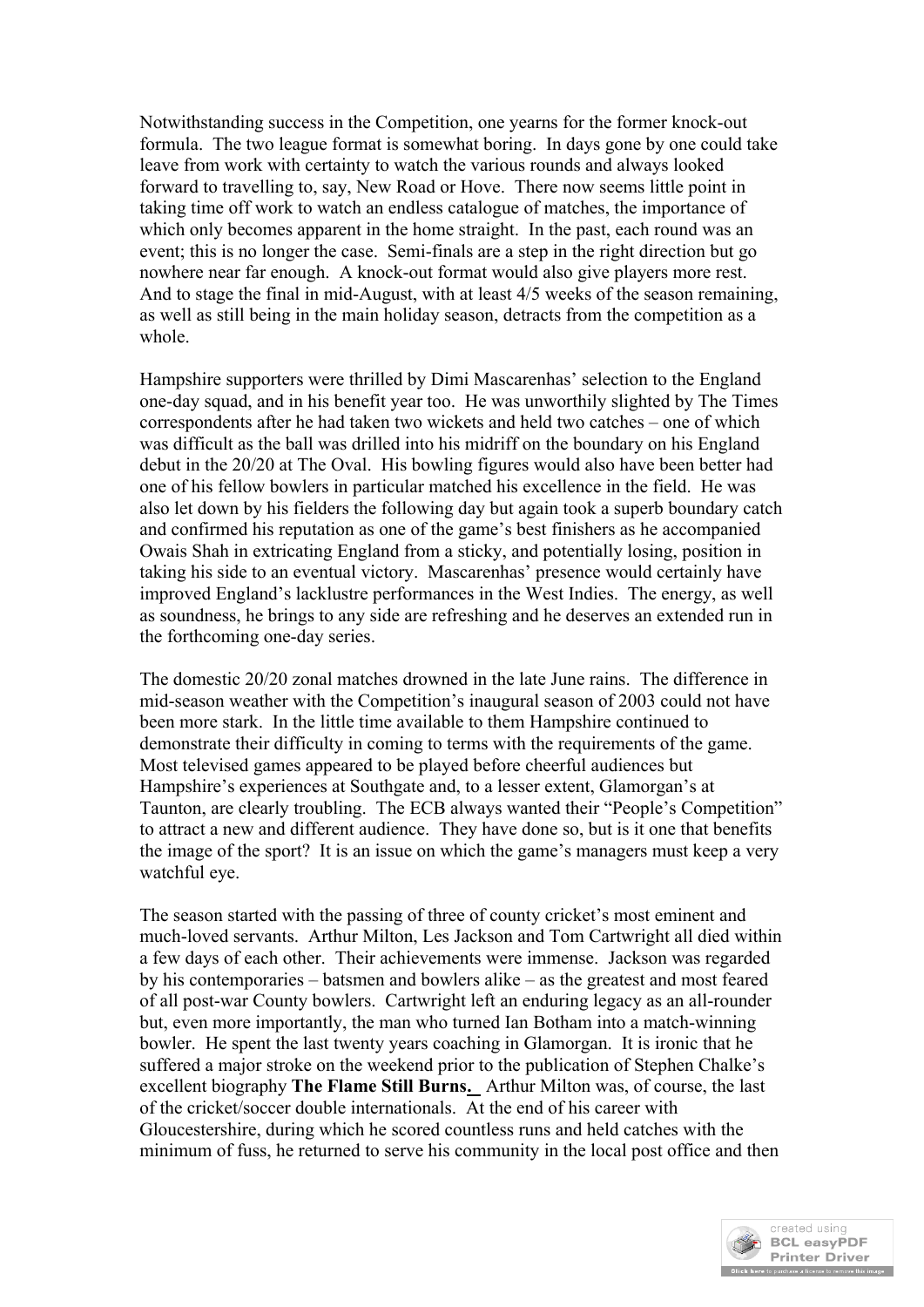delivering newspapers. When he addressed the Society in February, Stephen Chalke stated that he had never met anyone so at peace with the world as Arthur Milton.

Jackson and Cartwright have been celebrated in biographies. One on Milton seems overdue.

England defeated the West Indies without too much difficulty. The latter, Chanderpaul apart, were a very poor side, and England did not have to exert themselves overmuch. Ryan Sidebottom and Matthew Prior became the latest County cricketers to join the ranks with success – startlingly so, thus undermining the case for central contracts still further. Alistair Cook, Kevin Pietersen, Ian Bell, and Monty Panesar enhanced their burgeoning reputations and Michael Vaughan made a triumphant return after two years as both batsman and captain. Steve Harmison remains an enigma. The Indians will provide a sterner test, though their batting has struggled in the past year or so and their bowlers will be inexperienced in English conditions. England should therefore continue their rehabilitation following their mauling in Australia.

One of the joys about watching county cricket is spotting stars of the future. Kent appear to have found a gem in Joe Denly. There was a calmness and maturity about his innings against Hampshire at Canterbury, when he carried his bat, which suggested a very rare talent indeed. Kent born and a product of their Academy, he coped admirably with the wiles and accuracy of Mascarenhas and seemed unphased by Shane Warne. Tall, slimly built and right-handed his shot selection was almost flawless. He seems one to watch. England's opening partnership is still not without problems. Denly could well be in line for an accelerated promotion in the next year or so.

One unexpected bonus from the dreadful weather over the May Bank Holiday was a conversation between Geoffrey Boycott, Viv Richards and Vic Marks on Test Match Special. Jonathan Agnew gave the trio free rein as they recounted their playing careers, the West Indian pace quartets and told stories about the great players of their era. They spent a considerable time recalling the exploits of Malcolm Marshall, as well as appreciating his unique personality. Richards and Marks also recounted those halcyon days of Somerset cricket. All three had a tale about the irascible Brian Close. It was a magical hour – the very stuff of Cricket Society meetings!

## **THE HAMPSHIRE LIBRARY**

It is difficult to think of a summer which has seen the publication of so many quality cricket books. Many will be of interest to Hampshire cricket supporters.

The first to be published was Hampshire **County Cricket Club 1946-2006 : Entertain or Perish** by David Allen. (Price £20). It is an informed history of postwar Hampshire cricket, based on interviews with players, and set against the many changes in society, over that period. Rather than being a recitation of events, David Allen is very strong on conveying why the various developments occurred. This feature is what sets the book apart from other histories on Hampshire cricket. The author's comprehensive account of the move from Northlands Road to the Rose Bowl

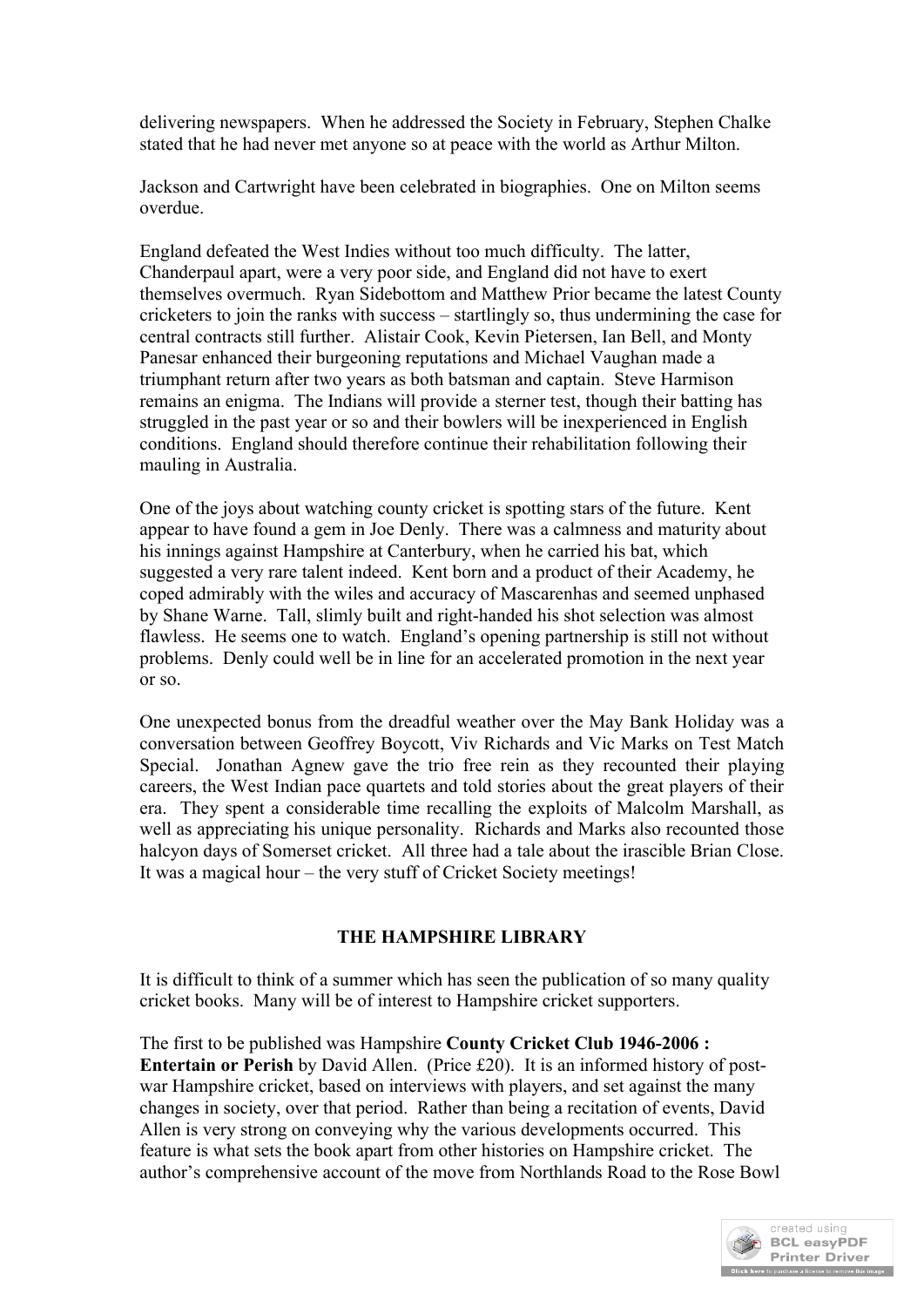is likely to remain a standard text for cricket historians for many years. The work contains much new information on Hampshire's post-war players, and also gives an informed account of the two County Championships (as well as the near misses in 1974 and 1975) and the four successful Lord's finals. David Allen's book is thoroughly recommended.

Also published have been:-

**My Turn to Spin** by Shaun Udal (published by Know The Score Books Ltd, price £17.99)

**Shane Warne – Portrait of a Flawed Genius** by Simon Wilde (pub. John Murray, price £16.99)

Shaun Udal once again confirmed his natural talent behind the microphone when he appeared on BBC Radio Five to talk about his autobiography, during which he gave a very open account of his playing career and family life. His is obviously a tale which is well worth reading.

Simon Wilde's book on Shane Warne and Shaun Udal's autobiography will be reviewed in a future Newsletter.

Probably the most erudite book of the summer is John Major's **More Than A Game: The Story of Cricket's Early Years** (pub. Harper Press, price £25)

His appearance at the Chichester Festival when he trotted through the history of cricket from its still uncertain birth to the First World War was a memorable one. The book is extremely well written and, though studious, reads like an adventure story. The only contentious chapter is the one on Hambledon. His researchers were ACS revisionists who wanted to downplay the importance of Hambledon in the development of the game's history in the last few years. However, when challenged at Chichester, John Major rightfully accorded proper credit to the Hambledon era. The revisionists seem to be obsessed with the claim that cricket was invented at Hambledon. Any self-respecting historian will be aware that this is not the case and indeed, a plaque on the exterior wall of the Bat and Ball Inn makes it very clear that the game had its derivations elsewhere. This criticism apart, John Major's book is outstanding. It also contains some new references to Hampshire cricket in the  $18<sup>th</sup>$ and  $19<sup>th</sup>$  centuries

Another eminent book is **Silent Revolutions: Writings on Cricket History** by Gideon Haigh (paperback pub. Aurum, price £8.99). Those acquainted with Haigh's work hold him in the highest regard. This excellent miscellaneous collection of essays includes one on Roy Marshall. Aptly entitled **Fear Is The Key**, the work describes Marshall's fear and insecurities when facing fast bowling, but how he dealt with it "by attacking his opponents with an almost vindictive fury". Hampshire supporters of his era still recall his heady strokeplay with misty eyes and Haigh's account captures the character of the man and his batting perfectly.